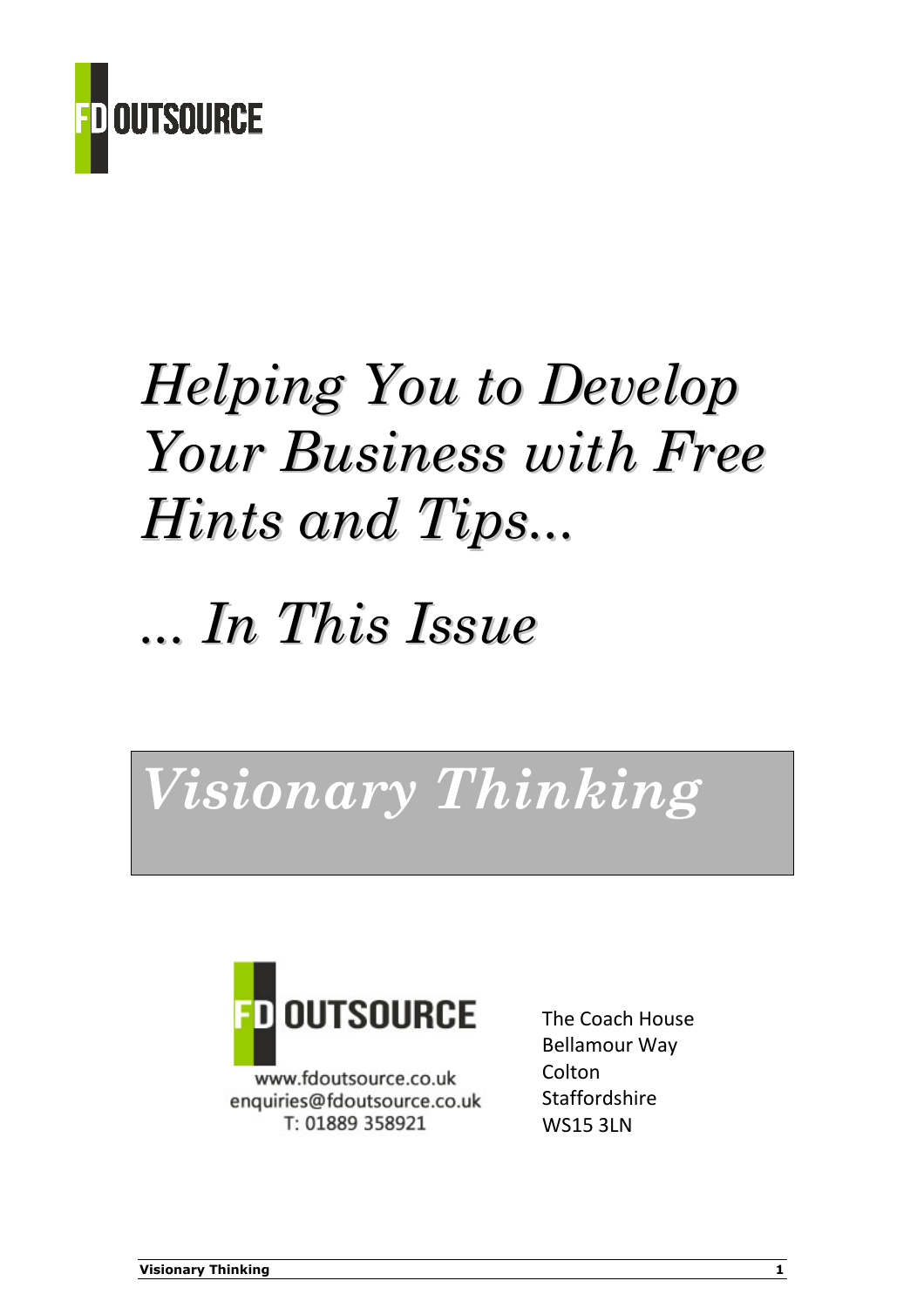# Visionary Thinking

 $\Rightarrow$  Guiding people with a practical, compelling vision

## **Overview**

Visionary thinking means developing a coherent description of your business in the future, which should make clear the connection between your thinking and the changes that are going on in your industry and your local market. This particularly applies to senior managers and business heads within your organisation. An essential element of visionary thinking is future orientation – the ability to communicate a clear view of the future of a business area: its aims and what it is achieving. Future orientation applies to managers at all levels, whereas visionary thinking is most relevant to senior and mid-level managers.

It is often the case that, as managers, we tend to focus on the immediate priorities of meeting customers' needs, resolving problems, managing and leading others. We are very effective at managing for today but less effective at preparing for tomorrow. A defining role of a leader is their ability to set the right course and then take people with them, with the result that the business develops, competes and succeeds. Developing visionary thinking often means changing – or transforming – the organisation so that it can move in a determined way in the right direction.

# Benefits of business vision

A clear and dynamic vision of the future is valuable because it:

- Inspires, mobilises and engages people, unlocking energy and commitment.
- Provides a clear focus for the future, guiding actions and decisions at all levels.

A defining role of a leader is their ability to set the right course and then take people with them, with the result that the business develops, competes and succeeds.

- Promotes confidence, determination and effectiveness.
- Helps to establish the culture of the organisation by emphasising the means as well as the ends.
- Promotes teamworking and ensures consistency, with everyone working towards the same goal.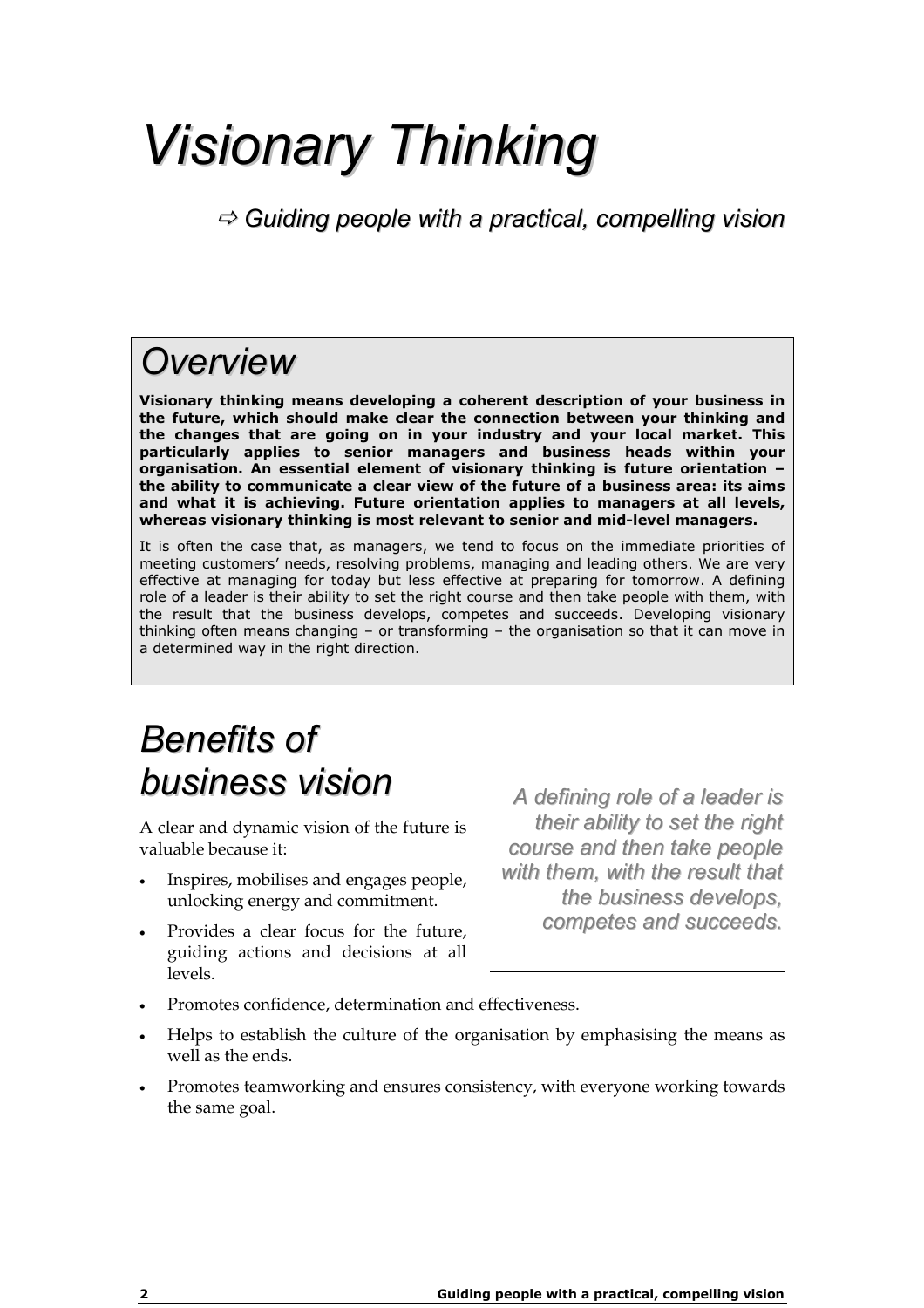# Action checklist: visionary thinking

### Develop a compelling vision of the future

There is no single way to develop visionary thinking and future orientation; however, the following actions are designed to help you get started:

- 1. Decide what you want don't just accept what other people believe. Decide for yourself what will be important in the future.
- 2. Trust your intuition. If you feel that a situation is changing and different, or if you have an idea that makes sense to you, explore it further.
- 3. Test your assumptions and tap into the future. Insights do not readily come from old information, so look for trends and try to understand why things are changing, not just how.
- 4. Get people to understand and support the vision by:
	- Communicating in an exciting and practical way.
	- Speaking positively so that people are intrigued, challenged and motivated.
	- Being honest and open, trusting you and the vision.
	- Bringing the vision to life, ideally with examples.
	- Listening and acting on what people say.
	- Encouraging people to see what the vision means for customers.
- 5. Remember the characteristics of progressive views of the future. They are:
	- Powerful. This has two parts: it must be imaginable and paint a clear picture of what the future will look like; it must also excite and inspire as many people as possible.
	- Communicable. It must be possible for the vision to be communicated to anyone quickly and easily.
	- Desirable and realistic. The vision needs to appeal to the long-term interests of customers, employees, shareholders and stakeholders.

Visionary thinking (or demonstrating future orientation at the junior level) means articulating a clear view of the future, given changes in the market.

- Focused. The vision needs to be specific and 'real-world' enough to guide decision-making.
- Adaptive. The vision needs to be general enough to accommodate individual initiatives, and flexible enough to allow for changing conditions.

### Understand visionary thinking

To be effective, visionary thinking needs to be:

- Actively promoted and communicated by the organisation's leadership.
- Enacted and demonstrated in practice.
- Durable and consistent a vision can rarely change radically or frequently and still deliver success.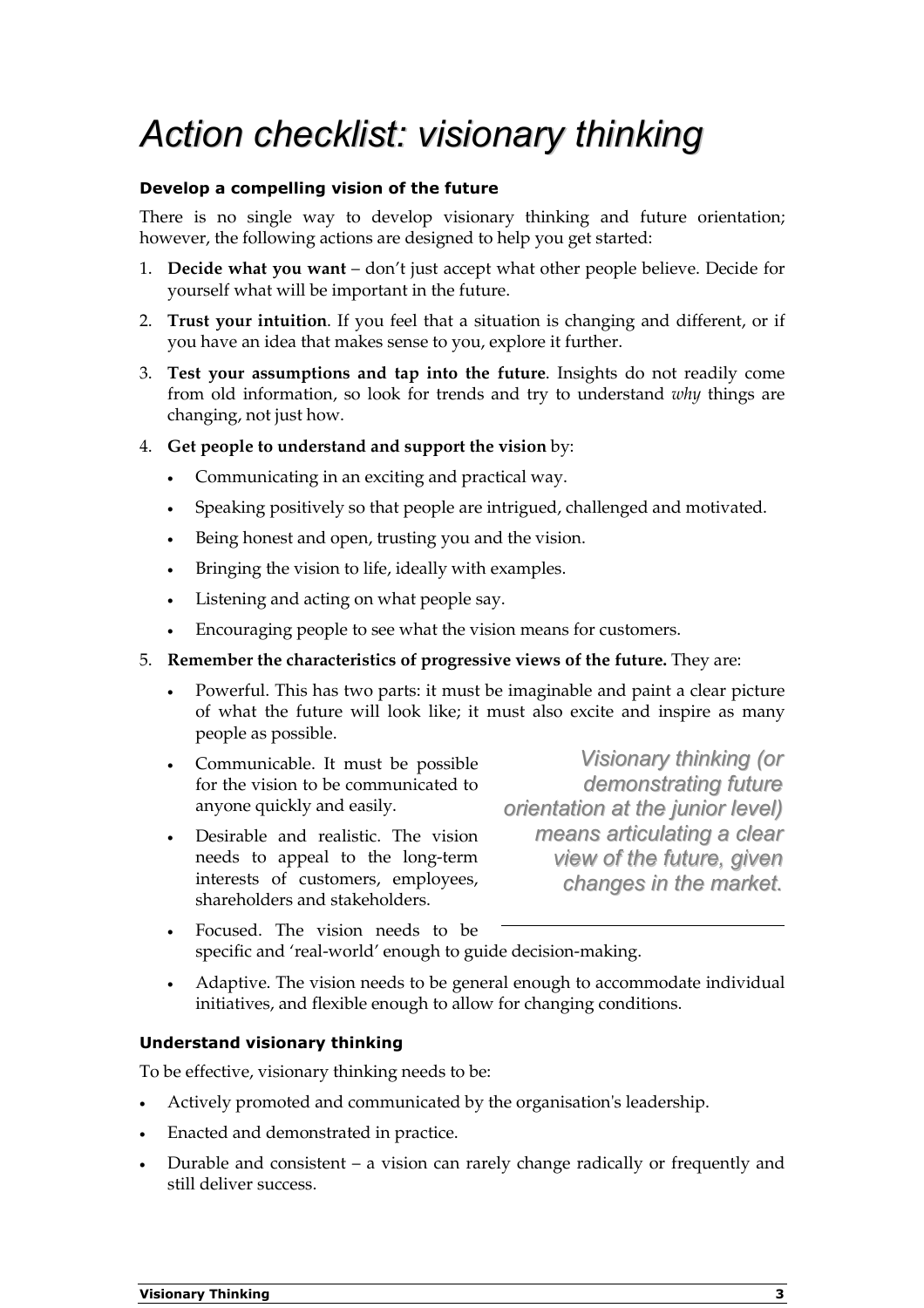• Clear and understandable so that it can be directly applied and made relevant to the way people, at all levels of the organisation, operate.

# Avoiding problems

The vision needs to be flexible and able to cope with changing circumstances. If it is too rigid or inflexible then it will be fatally flawed and doomed to failure. You might want to consider:

- What are the weaknesses with this approach?
- What are others doing, and how is the situation likely to alter over time?
- Are the people involved prepared (in terms of attitude) and skilled (in terms of ability) to react to changing situations? How can this be measured? What remedial action might be needed?
- What is likely to prevent you and your colleagues from fulfilling your vision?
- How will you and your colleagues pre-empt these challenges, or react to any unforeseen problems?

# Dos and don'ts

### Do:

- Be clear, simple and unequivocal.
- Tap into the needs of the audience people positively want to be led and inspired.
- Use the vision to generate confidence, both in what is said and who is saying it.
- Ensure that the vision is credible, coming from the right person at the right time.
- Appeal to universally popular characteristics such as determination, integrity, success and fairness.
- Actively promote and communicate the vision.

#### Do not:

- Be irrelevant or unrealistic.
- Ignore people's concerns and comments.
- Be overly prescriptive, detailed, unintelligible or uninspiring.
- Display inconsistency saying one thing but doing another or constantly changing the vision.

# Key questions

- Does your vision anticipate a broad range of changes in your business environment (including the market, economic, sociological, technological and regulatory environment)? Have you evaluated the impact of these factors on your business?
- Is your vision compelling and engaging?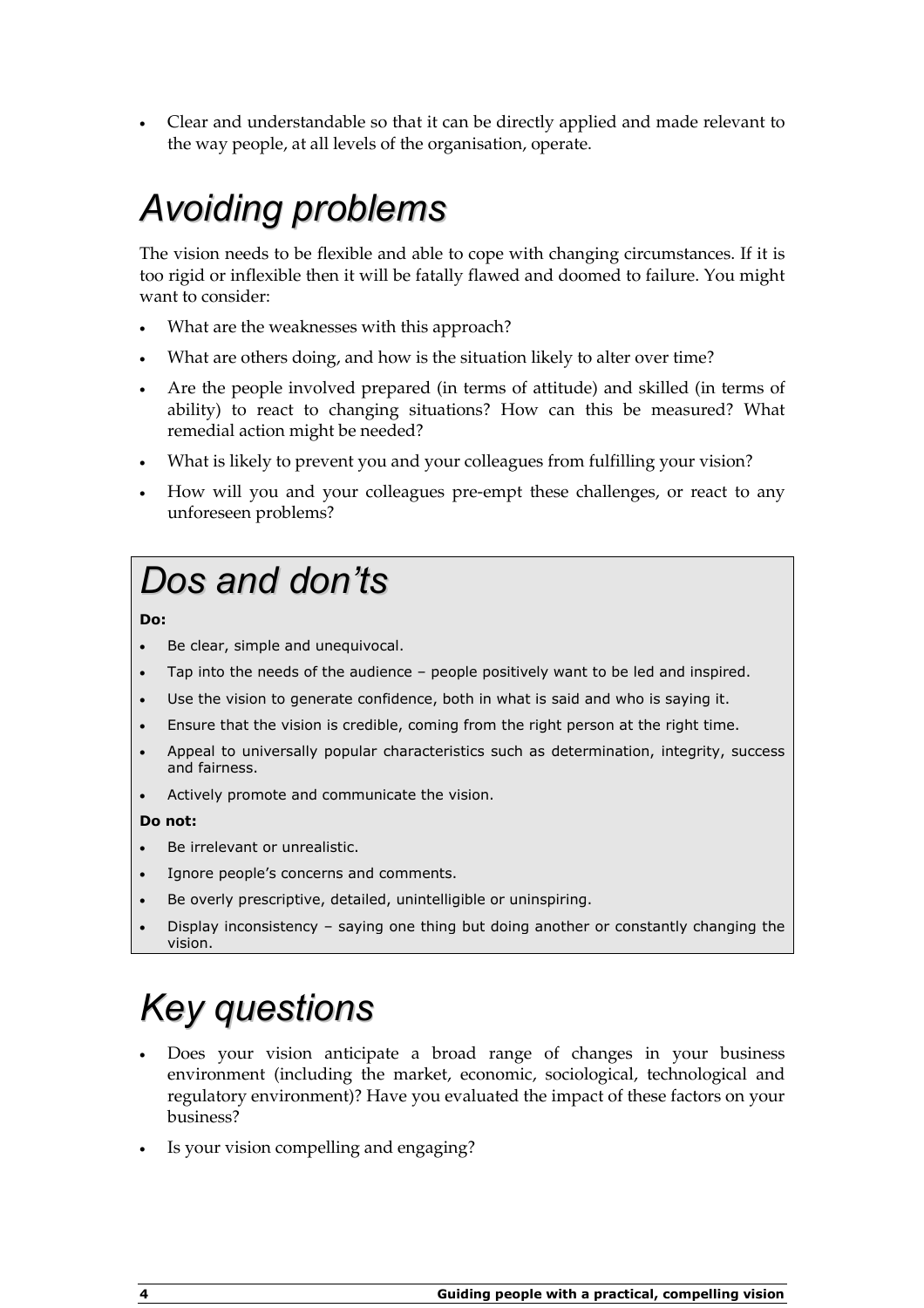- Is your business thinking guided by the vision, progressively shaping your view of the future given emerging trends and changing events?
- Do people 'buy in' to the vision, readily accepting it and using it to guide their actions?

## Things you can do

## Create your vision

Conduct a SWOT analysis (strengths, weaknesses, opportunities and threats) of your business or function. Consider what your focus is now and what it should be in the future.

Involve team members in a visioning session, to gain their views. Start by presenting and discussing the SWOT analysis.

Ask team members to visualise the way your business or function will look in three to five years. Ask them to take time individually to reflect, answering such questions as:

- What is our purpose? Why is that a worthy purpose?
- Who are our customers? What are their needs? What are the major changes taking place in our market?
- How are we meeting customer needs?
- How do we generate unique value?
- What would be the most effective, flexible and profitable direction to take?
- What is our relationship with people in our community?

Ask each team member to write down what they pictured or thought as you asked the questions, and then have individuals share their visions.

- Identify common themes, decide which factors matter most and write them into draft vision statements.
- Ask for a small group of volunteers to 'wordsmith' the draft and bring it back to the group for further input and approval.
- Share your vision with others in the organisation.
- Finally, look ahead and imagine that you have achieved the vision by bringing about the necessary transformation. What would be the most satisfactory part of that transformation?

### Test your vision

Test the vision for your business or function against the following characteristics of effective visions. A vision should:

- Powerfully describe a desired future state.
- Include trends in the internal and external environments, accommodating changing conditions.
- Assert what we want to create.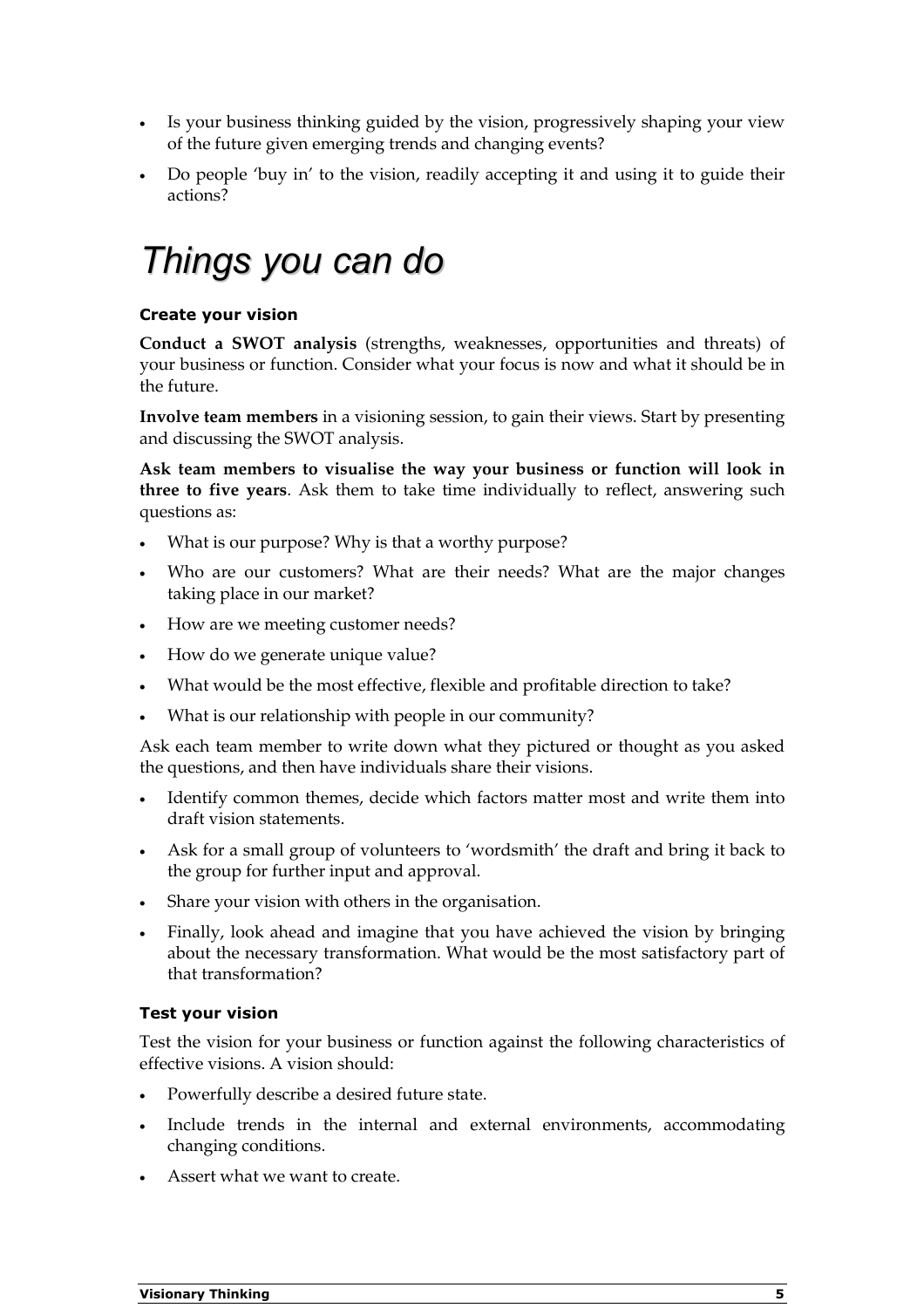- Include new ideas and innovations.
- Be clear, brief and simple, using terms that are meaningful to everyone.
- Be a dynamic, living document that can be changed.
- Emphasise ambition, yet be achievable.

## Articulate and actively communicate your vision

For the vision to succeed it needs to be widely shared and accepted. Consensus and understanding will make progress towards achieving the vision swifter and more likely. This can be achieved by:

- Using powerful and emotive language and images to describe the vision.
- Explaining what is needed from people and what should guide their actions.
- Take care to avoid being patronising and over-simplifying or, conversely, assuming too much knowledge.
- Preparing an 'elevator' pitch a twenty-second summary of your vision.
- Testing your vision by discussing it with friends and colleagues.
- Asking your manager for their support and ideas.

### Use the vision

To be fully effective, the vision needs to routinely guide actions. Leading by example will demonstrate how the vision will influence decisions and actions, and support for the vision can be gained through examples and early successes. Also, steadily reinforcing the vision with examples of successes and news of initiatives will help to develop its constant use, together with the understanding and support of managers.

### Anticipate changes

This can be achieved by:

- Regularly reading trade and business publications, focusing on business, politics and economics.
- Maintaining and reviewing files on economic, social, technological and government and regulatory trends.
- Joining a professional membership or trade association. These are especially valuable for networking and attending seminars.

### Balance future thinking with routine management tasks

- Arrange to receive weekly updates, reports and trend surveys (for example, business websites provide trend forecasts) – and allow time to read these.
- Adjust meeting agendas so they assess the impact of environmental changes on current plans and strategies.
- Set time aside each week to assess key developments with colleagues. (Consider inviting colleagues to update the team each month, perhaps by email, on the latest developments in specific areas.)
- Keep a timesheet and record how much time is spent preparing for the future and how much is spent handling routine tasks.